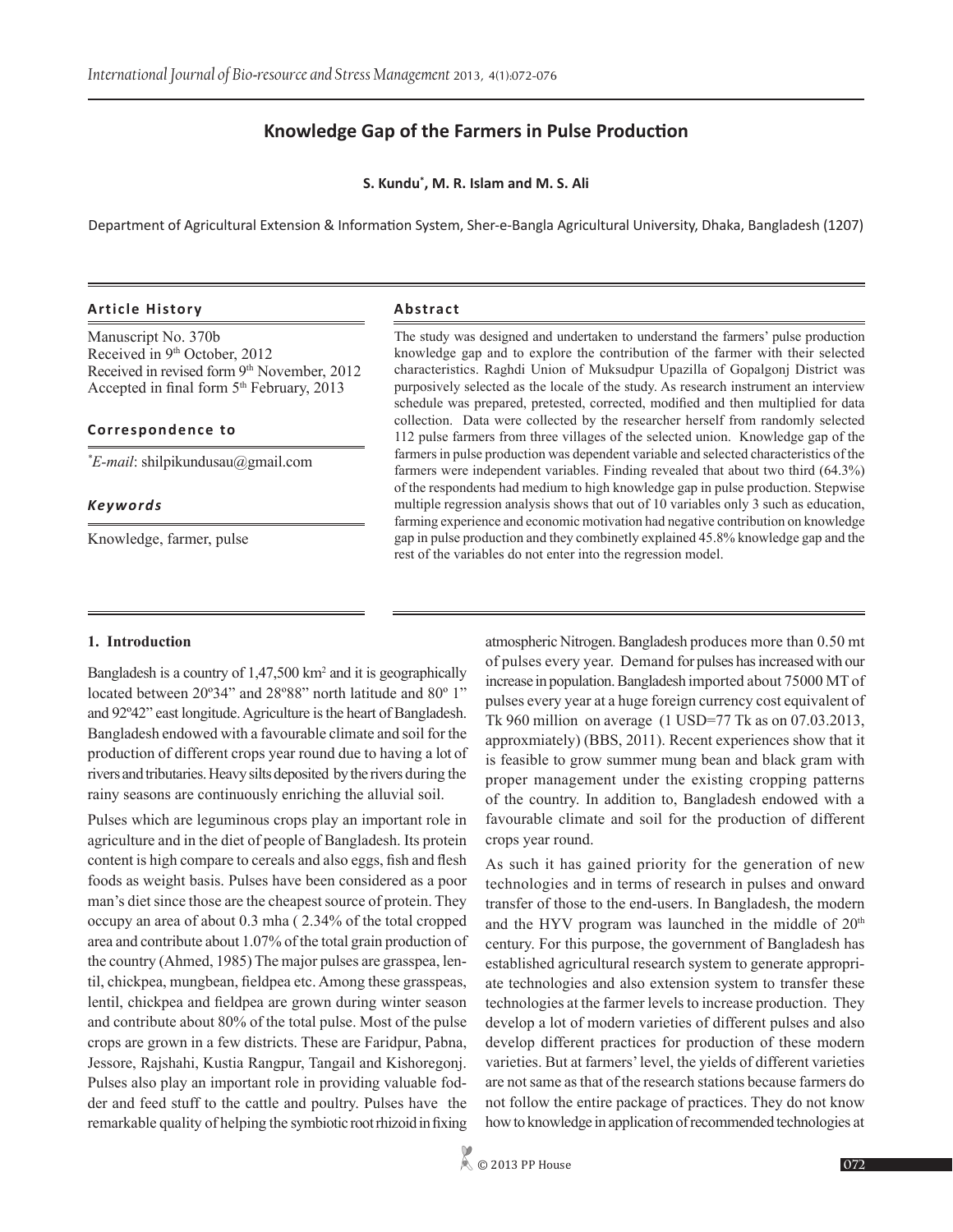recommended rate. As such there is large yield gap between the experimental stations and those of farmers' field. Prosperity of agriculture is generally measured by the level of production and the extent of probability.

To increase the production of pulses farmers need to adopt modern varieties as well as the appropriate practices as recommended. The recommended practices are balanced fertilizer application, timely and appropriate irrigation, modern recommended variety, time of sowing, weeding, and insect pests' control. Bhuiyan (2007) found that an overwhelming majority of the farmers of his study had knowledge gap in determining seed rate, age of seedlings, fertilizer doses- Urea, TSP and MP ranged from low to high knowledge gap. To make the pulse cultivation profitable, it is necessary to involve farmers in production, planning and ascertain problem with regard to pulse production. Low yield can be mitigated in the era when scientific knowledge is available and that knowledge is used appropriately.

On the basis of the above discussion, the researcher undertook an investigation entitled "Knowledge Gap of the Farmers in Pulse Production" with the following objectives:

- a. To determine the knowledge gap of the farmers in pulse production
- b. To determine and describe some selected characteristics of farmers
- c. To explore the contribution of the selected characteristics of the farmers on their knowledge gap in pulse production

### **2. Materials and Methods**

#### *2.1. Study area, population and sample size*

The study was conducted in purposively selected Raghdi union of Muksudpur upazila of Gopalganj district. Three villages namely Charprosonnodi, Raghdi and Domrakandi were randomly selected out of villages of Raghdi union as locale of the study. There were 223 pulse farmers in the study area. At the rate of 50% 112 farmers were randomly selected as the sample representing of the study.

#### *2.1. Measurement of variables*

In social science research normally independent and dependent variables are studied. Dependent variable is always influenced by one or more independent variables. The findings of the present study were based on the measurement of variables. Below how these variables were measured has been presented. Knowledge gap of pulse growers was the dependent variable of the study. It was measured based on knowledge of the growers on pulse production. The knowledge of a farmer on pulse production was determined through a knowledge score based on a set of 20 questions regarding modern recommended variety, sowing time, fertilizer application, irrigation, disease, pest

management, weed control. Each of the questions carried a full weight of 2. Then, knowledge score of a farmer was obtained by adding together his/her weight for all the 20 questions. Thus, knowledge score of a farmer could range from 0 to 40, where 0 indicates very low knowledge and 40 indicates highest level of knowledge on pulse production.

For determining knowledge gap of a farmer, a knowledge gap index was computed on the deviation of his/her obtained score from the maximum possible knowledge score (40). This deviation was then expressed in percentage as the proportion to his/her maximum possible knowledge score as suggested by Singh et al. (1991). For better understanding, the formula for determining knowledge gap index is presented bellow:

Where as,

$$
KGI = \frac{Kp-Ko}{Kp} \times 100
$$

KGI = Knowledge Gap Index

 $Kp =$ Maximum possible score of a farmer (i.e. 40) Ko = Obtained knowledge score by a farmer

Thus, the knowledge gap index could range from 0 to 100, where 0 indicated very low knowledge gap and 100 indicated the highest knowledge gap.

Moreover, age of a respondent was measured in terms of actual years from his/her birth to the time of interview. Education was measured in terms of grades of education completed by an individual from his/her educational institutions. Farm size of a farmer was determined in term of full benefit from cultivable land of the farmer. In the same way pulse production area of a farmer was measured in terms of total area of land under pulse cultivation of that farmer. On the other hand, farming experience of a respondent was measured on the basis of yearly farming practice on agriculture by the respondent himself. Total family income of a respondent was measured on the basis of total yearly earning from agriculture and other sources (service, business, daily labor etc.) by the respondent himself and other family members. Credit received by a respondent was measured on the basis of amount of money received by him from other individual or organization as loan. In addition to, agricultural input availability score of a respondent was measured by asking him/her about availability of inputs on five selected items of agricultural production regarding use of seed, fertilizer, farm implements, pesticide, irrigation etc. Moreover, economic motivation of a farmer was measured by an 'economic motivation score' using five point Likert type scale consisted of 10 statements (all positive) expressing some degree of economic profits or advantages. Furthermore, risk orientation of a farmer was also measured by the scale used by Ali (2008) with slight modification. The scale consisted of 10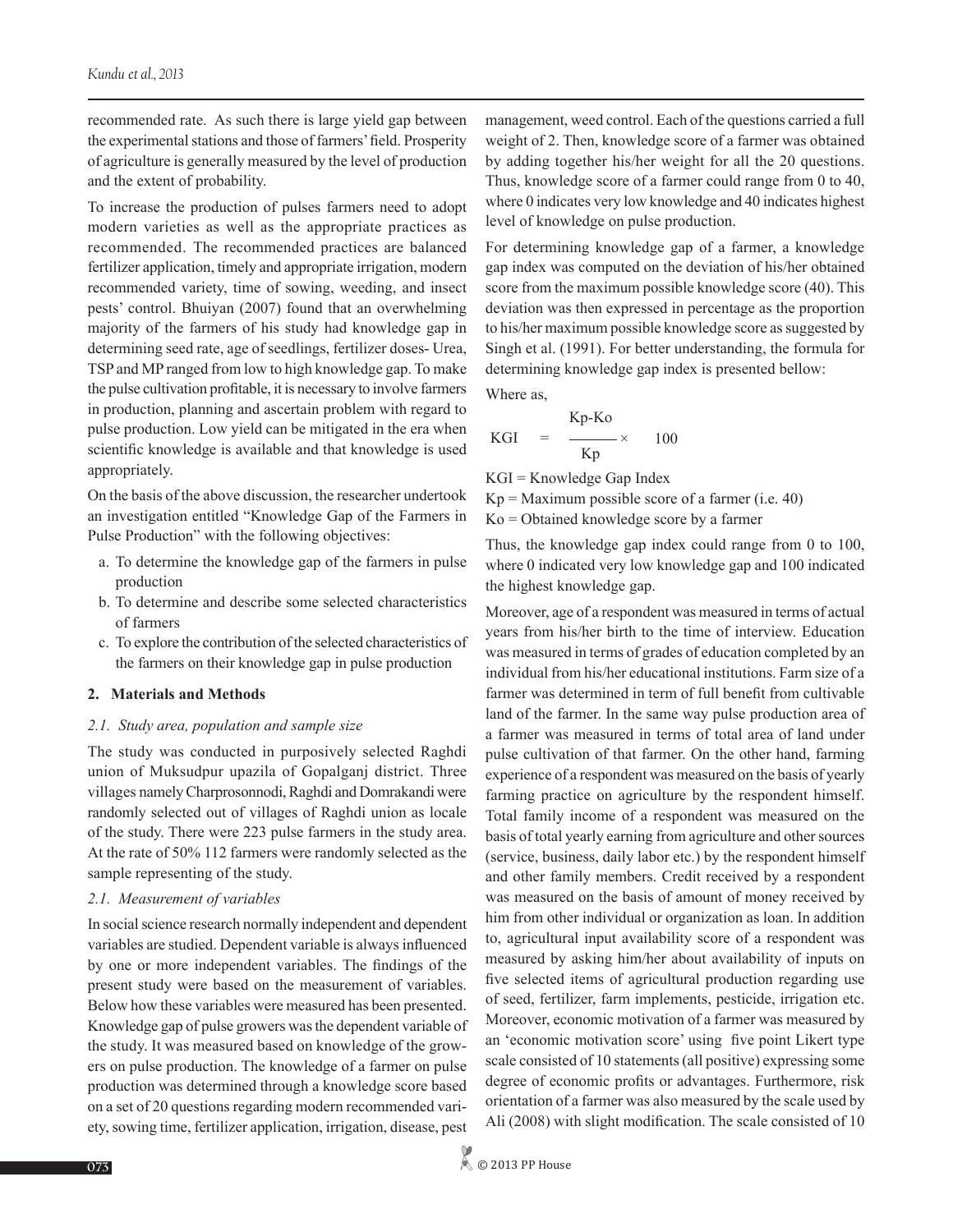statements (5 positive and 5 negative) expressing some degree of uncertainty or risk with five alternative responses.

### *2.3. Data collection and statistical procedure*

Data for this study were collected from the respondents of three villages by using the pretest interview schedule by the researcher herself during 13 July, 2011 to 12 August, 2011.

Then the collected data were coded, compiled, tabulated and analysis in accordance with the objectives. The statistical measures used in describing the selected dependent and independent variables were frequency, percentage distribution, range, mean and standard deviation. Tables were used in presenting data for clarification of understanding. In order to explore the contribution of the selected characteristics of farmers to their knowledge gap, step wise multiple regressions were used.

### **3. Results and Discussion**

### *3.1. Knowledge gap of the farmers in pulse production*

Knowledge gap of the respondents ranged from 20-75% in accordance with scoring system against the possible range of 0-100% with the mean of 41.48 and standard deviation (SD) of 14.29. On the basis of knowledge gap, the farmers were classified into three categories as shown in Table 1.

Knowledge gap for crop production is very harmful. In want of proper knowledge, crop production may failure totally. Data shown in the Table 1 indicate that majority (56.3%) of the farmers of the total respondents had medium knowledge gap while 35.7% had Low and 8.0% had high knowledge gap for pulse production. Findings again revealed that about two third (64.3%) of the respondents had medium to high knowledge gap in pulse production. In this study more than fifty percent of the respondents have medium knowledge gap in pulse production but still now pulse production area is decreasing day by day.

### *3.2. Selected characteristics of the farmers*

The researcher of the study selected some personal and socioeconomic characteristics of pulse crop growers as the independent variables which affect the farmers knowledge gap in pulse

| Table1: Distribution of the farmers according to their<br>knowledge gap in pulse production |       |             |               |       |       |  |  |
|---------------------------------------------------------------------------------------------|-------|-------------|---------------|-------|-------|--|--|
| Categories Observed                                                                         |       | Respondents |               | Mean  | SD    |  |  |
| (score)                                                                                     | Range | Number      | $\frac{0}{0}$ | 41.48 | 14.29 |  |  |
| Low $(0-33)$                                                                                | 20-75 | 40          | 35.7          |       |       |  |  |
| Medium                                                                                      |       | 63          | 56.3          |       |       |  |  |
| $(34-66)$                                                                                   |       |             |               |       |       |  |  |
| High                                                                                        |       | 9           | 8.0           |       |       |  |  |
| $(67-100)$                                                                                  |       |             |               |       |       |  |  |
| Total                                                                                       |       | 112         | 100           |       |       |  |  |

production. The independent variables are: age, education, farm size, pulse production area, farming experience, annual family income, credit received, agricultural input availability, economic motivation and risk orientation (Table 2).

Table 2 showed that majority of the respondents was middle aged (53.6%), medium economically motivated (54.5%). It also indicated that majority of the farmers had secondary level of education (39.4%), long farming experience(54.5%), medium availability of agricultural input(41.9%), medium risk orientation(56.2%) and highest proportion (52.68%) of the farmers had small farm, above three forth (75.9%) of the respondents had small area. It also indicated that the highest proportion (48.2%) of the respondents had low annual family income and highest proportion (53.6%) of the respondents (farmers) did not receive any credit.

# *3.3. Contribution of the selected characteristics of farmers on their knowledge gap in pulse production*

For this study ten characteristics of the respondent were selected and each of the character was treated as independent variables. The selected characteristics were age  $(x_1)$ , education  $(x_2)$ , land size  $(x_3)$ , pulse production area  $(x_4)$ , farming experience  $(x_5)$ , annual family income  $(x_6)$ , agricultural input availability  $(x_7)$ , credit received  $(x_8)$ , economic motivation  $(x_9)$  and risk orientation  $(x_{10})$ . Knowledge gap in pulse production  $(Y)$  was the only dependent variable of this study. Stepwise multiple regression analysis was done to find out the contribution of the selected characteristics of farmers on their knowledge gap in pulse production. The results of stepwise multiple regression analysis is described below:

 It was observed that out of 10 variables only 3 independent variables namely education  $(x_2)$ , farming experience  $(x_5)$  and economic motivation  $(x_9)$  were entered into the regression equation. The other seven variables were not entered into regression equation. The regression equation so obtained is presented below:

 $Y= 78.158 - 0.439X_2 - 0.411X_5 - 0.206X_9$ Multiple  $R = 0.687$  $R$ -square = 0.472 Adjusted R-square  $= 0.458$  $F$ -ratio = 32. 237 Standard error of estimate  $= 10.523$ Constant  $=78.158$ 

The multiple R and  $\mathbb{R}^2$  values were found 0.687 and 0.472 respectively and the corresponding F-ratio was 32.237 which were significant at 0.000 levels. For determining unique contribution of each of the three variables the increase in  $\mathbb{R}^2$ value was determined on knowledge gap in pulse production. These three variables combinetly explained 45.8% of the total variation in knowledge gap of farmers in pulse production.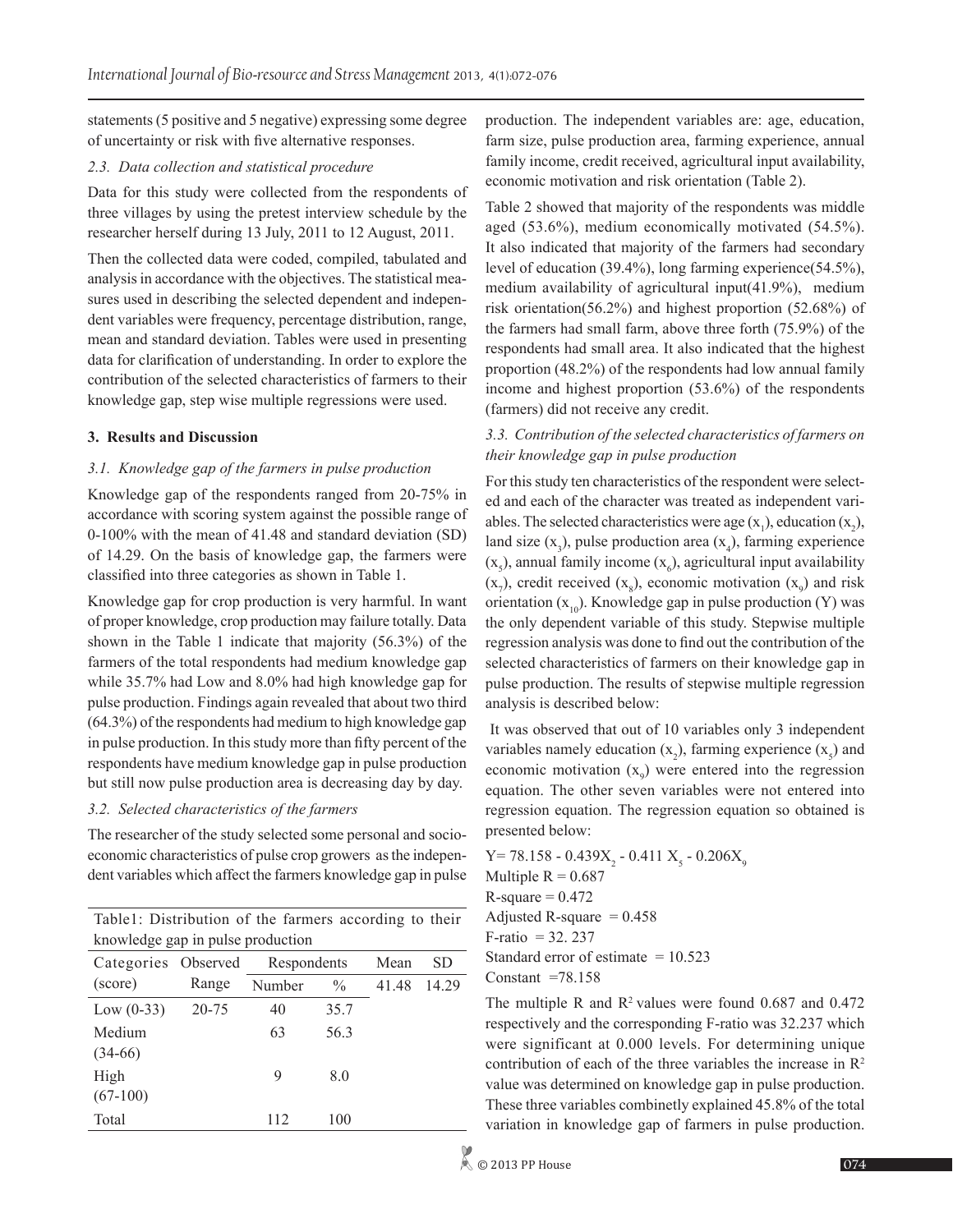| Table 2: Selected characteristics of the farmers |                    |                                     |                |               |        |           |  |
|--------------------------------------------------|--------------------|-------------------------------------|----------------|---------------|--------|-----------|--|
| SL.No                                            | Characteristics    | Categories                          | Number         | $\frac{0}{0}$ | Mean   | <b>SD</b> |  |
| $\mathbf{1}$                                     | Age                | Young (upto 35)                     | 25             | 22.3          | 42.71  | 9.38      |  |
|                                                  |                    | Middle aged (36-50)                 | 60             | 53.6          |        |           |  |
|                                                  |                    | Old (Above 50)                      | 27             | 24.1          |        |           |  |
| Education<br>$\overline{2}$                      |                    | Illiterate $(0)$                    | 17             | 15.2          | 5.20   | 3.96      |  |
|                                                  |                    | Can sign only $(0.5)$               | 17             | 15.2          |        |           |  |
|                                                  |                    | Primary $(1-5)$                     | 27             | 24.2          |        |           |  |
|                                                  |                    | Secondary (6-10)                    | 44             | 39.4          |        |           |  |
|                                                  |                    | Above secondary (above 10)          | $\tau$         | 6.3           |        |           |  |
| 3                                                | Farm size          | Small farm $(0.2-1.0)$              | 59             | 52.68         | 1.45   | 0.89      |  |
|                                                  |                    | Medium farm $(1.01-3.0)$            | 44             | 39.29         |        |           |  |
|                                                  |                    | Large farm (Above 3.0)              | $\mathfrak{g}$ | 8.03          |        |           |  |
| $\overline{4}$                                   | Pulse production   | Small area $(0.2-0.5)$              | 85             | 75.9          | 0.49   | 0.31      |  |
|                                                  | area               | Medium area (0.510-1.0)             | 17             | 15.2          |        |           |  |
|                                                  |                    | Large area (Above 1.0)              | 10             | 8.9           |        |           |  |
| 5                                                | Farming            | Short farming experience (up to 10) | 12             | 10.7          | 25.25  | 10.71     |  |
|                                                  | experience         | Medium farming experience (11-20)   | 39             | 34.8          |        |           |  |
|                                                  |                    | Long farming experience (above 20)  | 61             | 54.5          |        |           |  |
| 6                                                | Annual family      | Low income (up to $100$ )           | 54             | 48.2          | 137.16 | 90.29     |  |
|                                                  | income             | Medium income (100.1-200)           | 43             | 38.4          |        |           |  |
|                                                  |                    | High income (above 200)             | 15             | 13.4          |        |           |  |
| 7                                                | Credit received    | No credit received (0)              | 60             | 53.6          | 12.54  | 16.57     |  |
|                                                  |                    | Low credit received (1-15)          | 17             | 15.2          |        |           |  |
|                                                  |                    | Medium credit received (16-30)      | 21             | 18.7          |        |           |  |
|                                                  |                    | High credit received (above 30)     | 14             | 12.5          |        |           |  |
| 8                                                | Agricultural       | Low $(6-9)$                         | 33             | 29.5          | 10.96  | 2.19      |  |
|                                                  | input availability | Medium (10-12)                      | 47             | 41.9          |        |           |  |
|                                                  |                    | High (above 12)                     | 32             | 28.6          |        |           |  |
| 9                                                | Economic           | Low $(10-23)$                       | 9              | $\,8\,$       | 34.13  | 6.87      |  |
|                                                  | motivation         | Medium (24-37)                      | 61             | 54.5          |        |           |  |
|                                                  |                    | High (38-50)                        | 42             | 37.5          |        |           |  |
| 10                                               | Risk orientation   | Low $(10-23)$                       | 15             | 13.4          | 32.75  | 7.46      |  |
|                                                  |                    | Medium (24-37)                      | 63             | 56.2          |        |           |  |
|                                                  |                    | High (38-50)                        | 34             | 30.4          |        |           |  |

Table 3: Summary of step wise multiple regression analysis showing the contribution of selected characteristics of the farmers on their knowledge gap in pulse production

| Variables entered           | Standardized Partial 'b' | Value of 't' (with | Adjusted       | Increase          | Variation explained |  |
|-----------------------------|--------------------------|--------------------|----------------|-------------------|---------------------|--|
|                             | Coefficients             | probability level) | $\mathbb{R}^2$ | in $\mathbb{R}^2$ | $(\%)$              |  |
| Education $(x_2)$           | $-0.439$                 | $-5.190(.000)$     | 0.258          | 0.258             | 25.8                |  |
| Farming experience $(x_5)$  | $-0.411$                 | $-5.841(.000)$     | 0.433          | 0.175             | 17.5                |  |
| Economic motivation $(x_0)$ | $-0.206$                 | $-2.439(.016)$     | 0.458          | 0.025             | 2.5                 |  |
|                             |                          |                    | Total          | 0.458             | 45.8                |  |

Education alone contribute 25.8% of the variation followed by farming experience (17.5%) and economic motivation (2.5%) variation in knowledge gap of the farmers.

Table 3 showed that education, farming experience and economic motivation had significant contribution on knowledge gap in pulse production that mean the farmers who had more